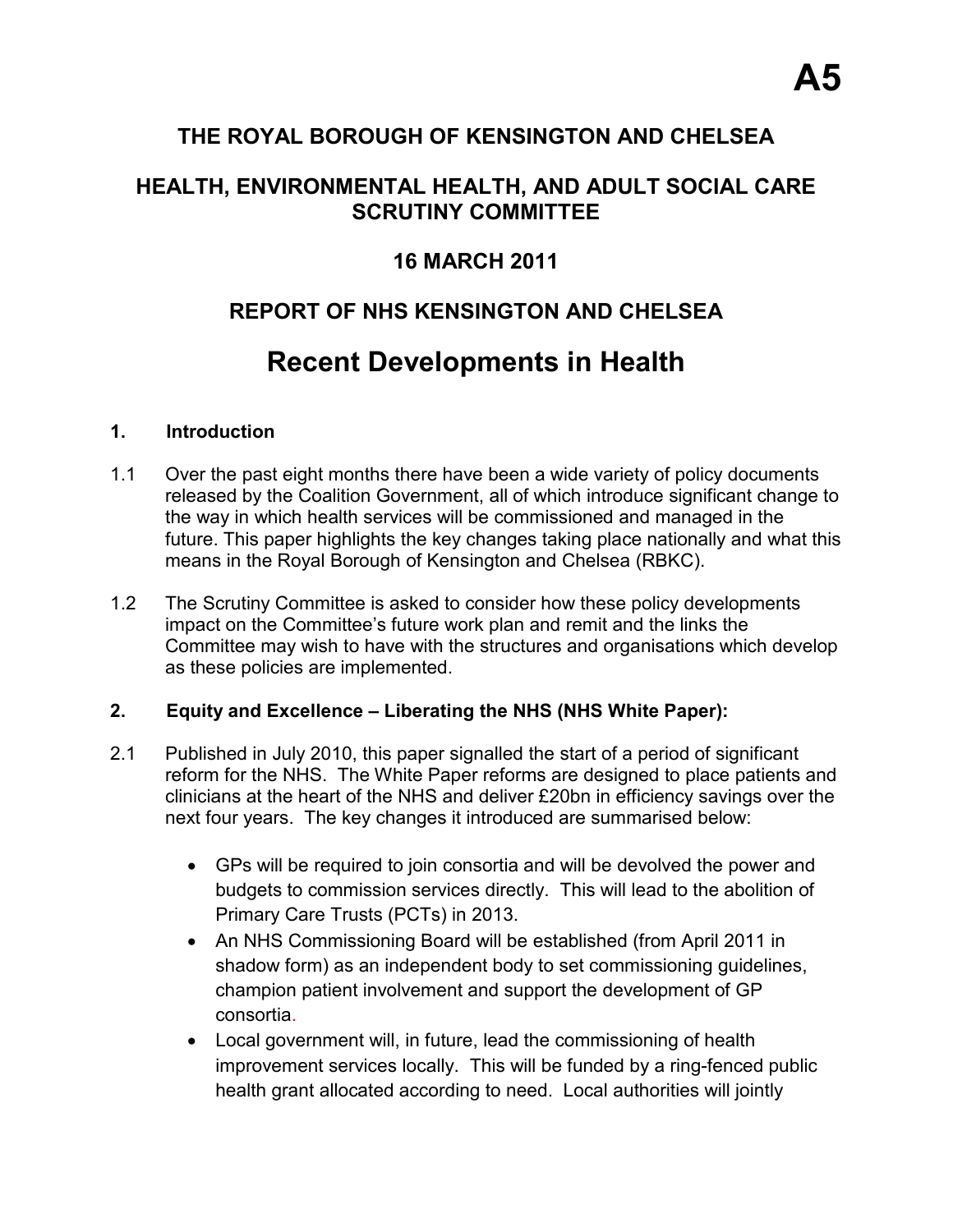employ a Director of Public Health with a new function within the Department of Health called Public Health England.

- Statutory 'Health and Wellbeing Boards' will be established within upper tier local authorities. They will take on the strategic function of joining up the commissioning of local NHS services, social care and health improvement.
- Local HealthWatch organisations will replace LINKs' as independent champions for health and social care consumers.

Healthwatch organisations will:

- $\circ$  retain LINks' existing responsibilities to promote patient and public involvement, and to seek views on services which can be fed back into local commissioning;
- $\circ$  have continued rights to enter and view provider services, and:
- $\circ$  continue to be able to comment on changes to local services;
- $\circ$  Like LINks, they are likely to continue to take an interest in the NHS Constitution;
- $\circ$  have additional functions and funding, for providing complaints, advocacy services and for supporting individuals to exercise choice.

### **3. Healthy Lives, Healthy People (Public Health White Paper)**

- 3.1 Published in November 2010, this document (along with two accompanying consultation documents on the public health outcomes framework and funding and commissioning routes for public health) provides more detail on the national public health system and local authority responsibilities.
- 3.2 The Government's approach to health inequalities draws heavily on the work of Sir Michael Marmot in his strategic review of health inequalities in England post 2010 (as commissioned by the previous government) and takes a life course approach to health and a focus on addressing health inequalities. The importance of government action at local and national level, accompanied by support from the private sector, is stressed along with action that is appropriate and enables individuals to make healthy choices rather than legislating for them.
- 3.3 Under the reforms to public health from 2013, local government will have new responsibilities for leading local health improvement activity (taking on the remit which currently sits with PCTs). Supported by a ring-fenced budget, local authorities will be responsible for making a major impact on improving people's health and tackling health inequalities.
- 3.4 Directors of Public Health will become jointly employed by local authorities and Public Health England. They will play a key role in acting as principal adviser to the Council on how to undertake its health improvement activities and, in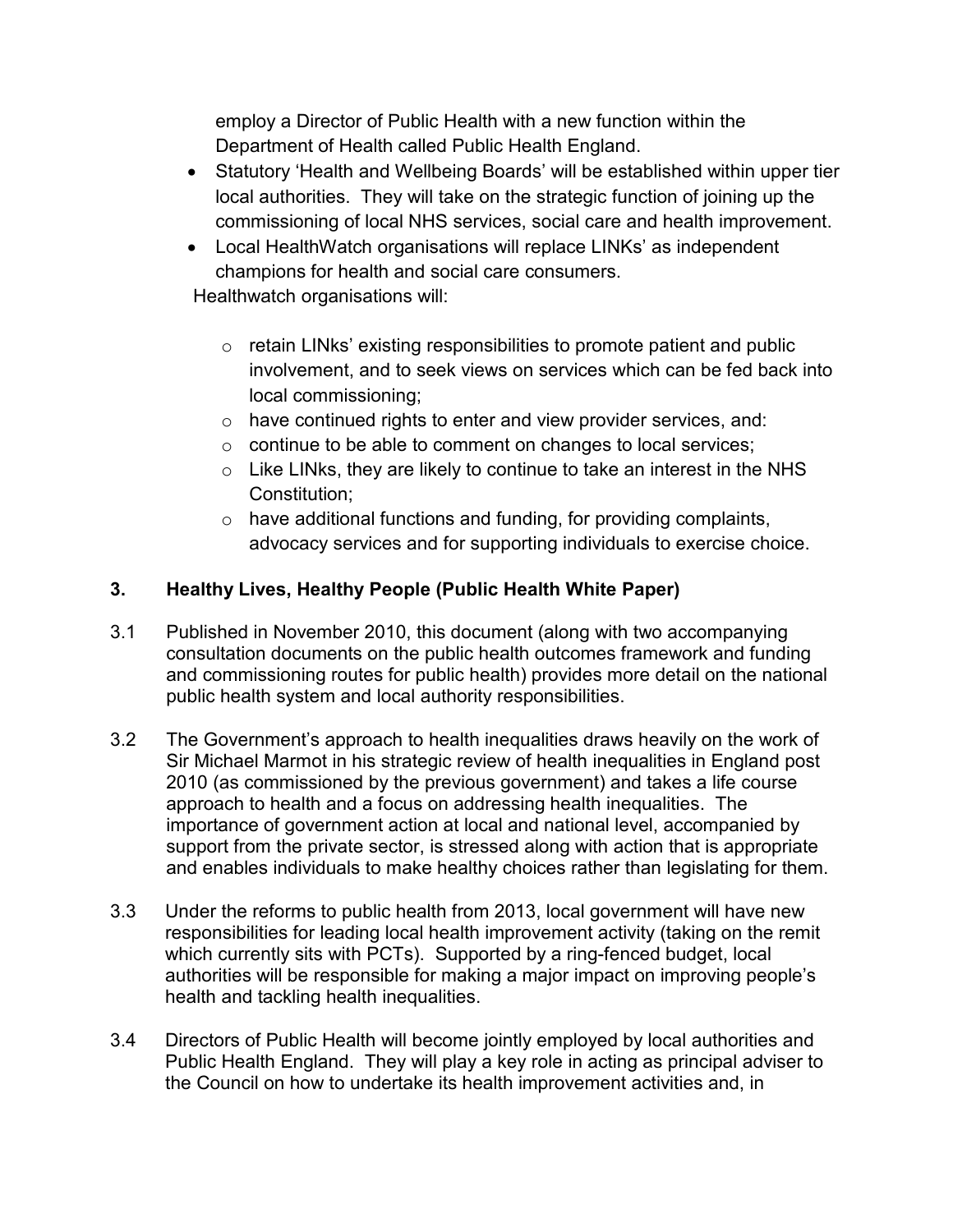conjunction with the Health and Wellbeing Board, will be central to determining how the local budget for health improvement is spent.

- 3.5 The current consultation on funding and commissioning routes for public health outlines local government's future commissioning responsibilities. These include public mental health, alcohol misuse and behavioural / lifestyle campaigns to prevent long term conditions.
- 3.6 A new public health outcomes framework (also currently subject to consultation) will set the national and local vision for how health should be improved. A specific 'health premium' will be attached to the health improvement elements of the framework, this is designed to incentivise local authority action to improve health and address inequalities.
- 3.7 The position in London received special mention in the White Paper as there is ongoing work taking place to determine the split in responsibilities between local government and the Mayor. London's Leaders have agreed a 3% top slice from local authority public health funding to fund Mayoral pan-London activity, with the option for a further 3% where authorities agree to additional work to be led by the Mayor.

#### **4. Health and Social Care Bill 2011**

4.1 The Bill was introduced to Parliament on 19 January 2011 and begins the process of setting in place the legal framework for the reforms outlined in both White Papers.

The Bill proposes to create an independent NHS Board, promote patient choice, and to reduce NHS administration costs. At the beginning of March the Bill had had reached Committee Stage.

Key areas:

- establishes an independent NHS Board to allocate resources and provide commissioning guidance
- increases GPs' powers to commission services on behalf of their patients
- strengthens the role of the Care Quality Commission
- develops Monitor, the body that currently regulates NHS foundation trusts, into an economic regulator to oversee aspects of access and competition in the NHS
- cuts the number of health bodies to help meet the Government's commitment to cut NHS administration costs by a third, including abolishing Primary Care Trusts and Strategic Health Authorities**.**

## **NHS Kensington and Chelsea's response to reforms**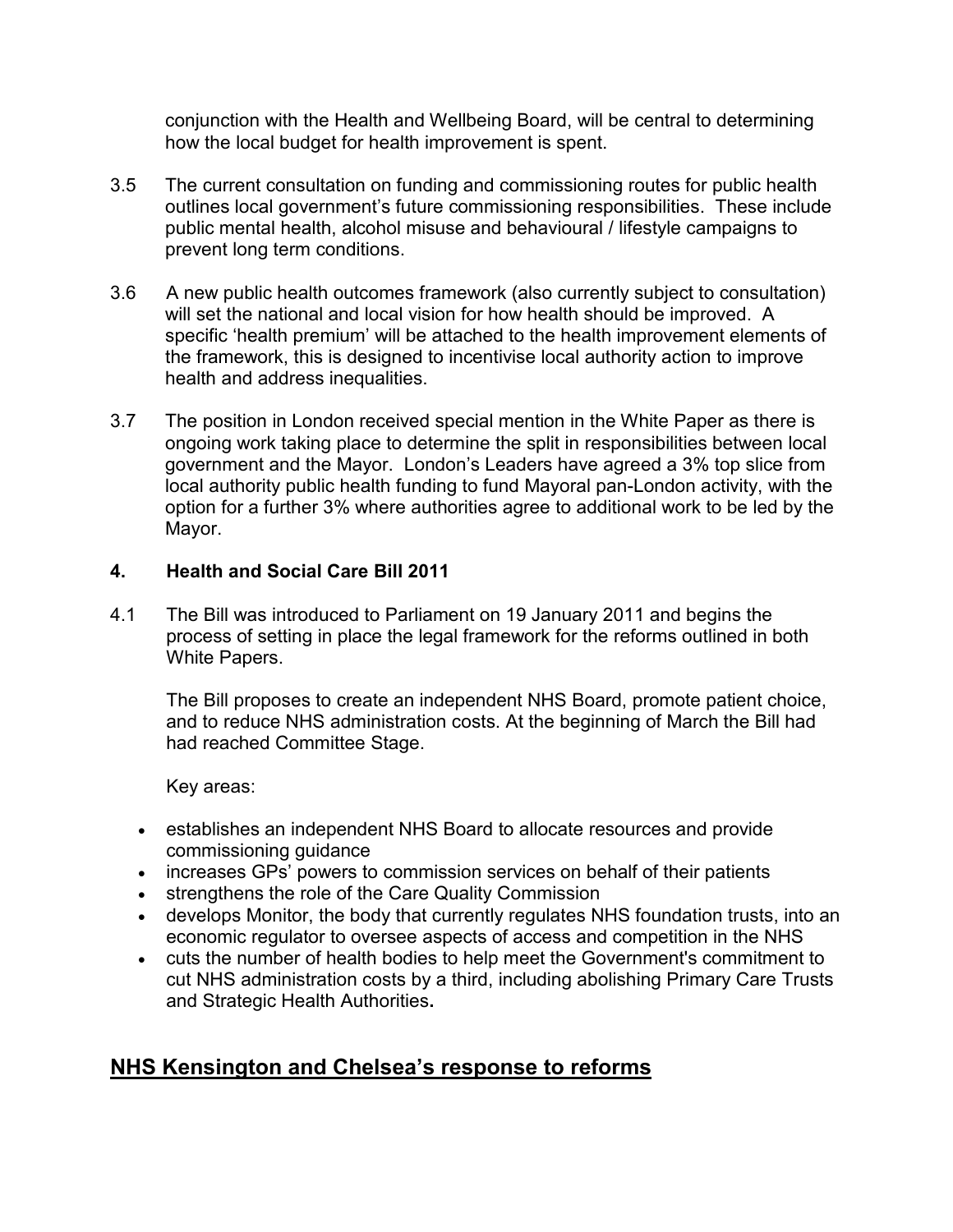#### **5. Creation of the Inner North West London PCTs**

- 5.1 The revised NHS Operating Framework 2010/11 (published in July 2010) outlined significant management saving targets for Primary Care Trusts (PCTs) across the country. In the North West London NHS sector, the saving amounts to 67% by March 2012. A further 50% saving in corporate costs is also being made. These requirements have led to the creation of the Inner North West sub cluster PCT (INWL) comprising Westminster, Kensington and Chelsea and Hammersmith and Fulham PCTs. INWL is designed to enable the sharing of resources across the three PCTs thus allowing the organisations to remain stable despite staff losses.
- 5.2 Phase 3 of the consultation on revised structures ended on 25 January 2011 and a final structure was published in early February. This phase affects all staff below Director Level. An integrated management team, with a joint Chief Executive, has been in place since November 2010.
- 5.3 INWL will focus primarily on continuing to meet key national targets, supporting the effective development of GP consortia and the QIPP (Quality, Innovation, Productivity and Prevention) agenda. It is predicted that, by 2014/15, there will be a £1bn funding gap in North West London if demand for care, and the current methods of delivery, continue. Working with GPs and other healthcare providers to address this gap is a key priority for INWL.

### **6. GP Commissioning Consortia**

- 6.1 Kensington and Chelsea have one well established GP commissioning group, the Kensington and Chelsea Practice Based Commissioning Group (PBC). Their bid for pathfinder status was submitted in December 2010 and was accepted in January 2011. The Kensington and Chelsea GP Commissioning Consortium will therefore be in the vanguard of testing out the GP commissioning model ahead of taking on statutory responsibilities from April 2013. They will also receive additional support from NHS London in their development to become a statutory organisation responsible for the commissioning of the majority of health care for RBKC residents.
- 6.2 The Kensington and Chelsea GP Commissioning Consortium will be building on their excellent history of working together as one group and the mature working relationship they have established with NHS Kensington and Chelsea, RBKC and other local partners.
- 6.3 On the day that the Health and Social Care Bill received its second reading, NHS Kensington and Chelsea and PBC, hosted a visit by Prime Minister David Cameron and Health Secretary Andrew Lansley at St Charles' Centre for Health and Wellbeing. The event focused on the future of GP commissioning and the role of pathfinders.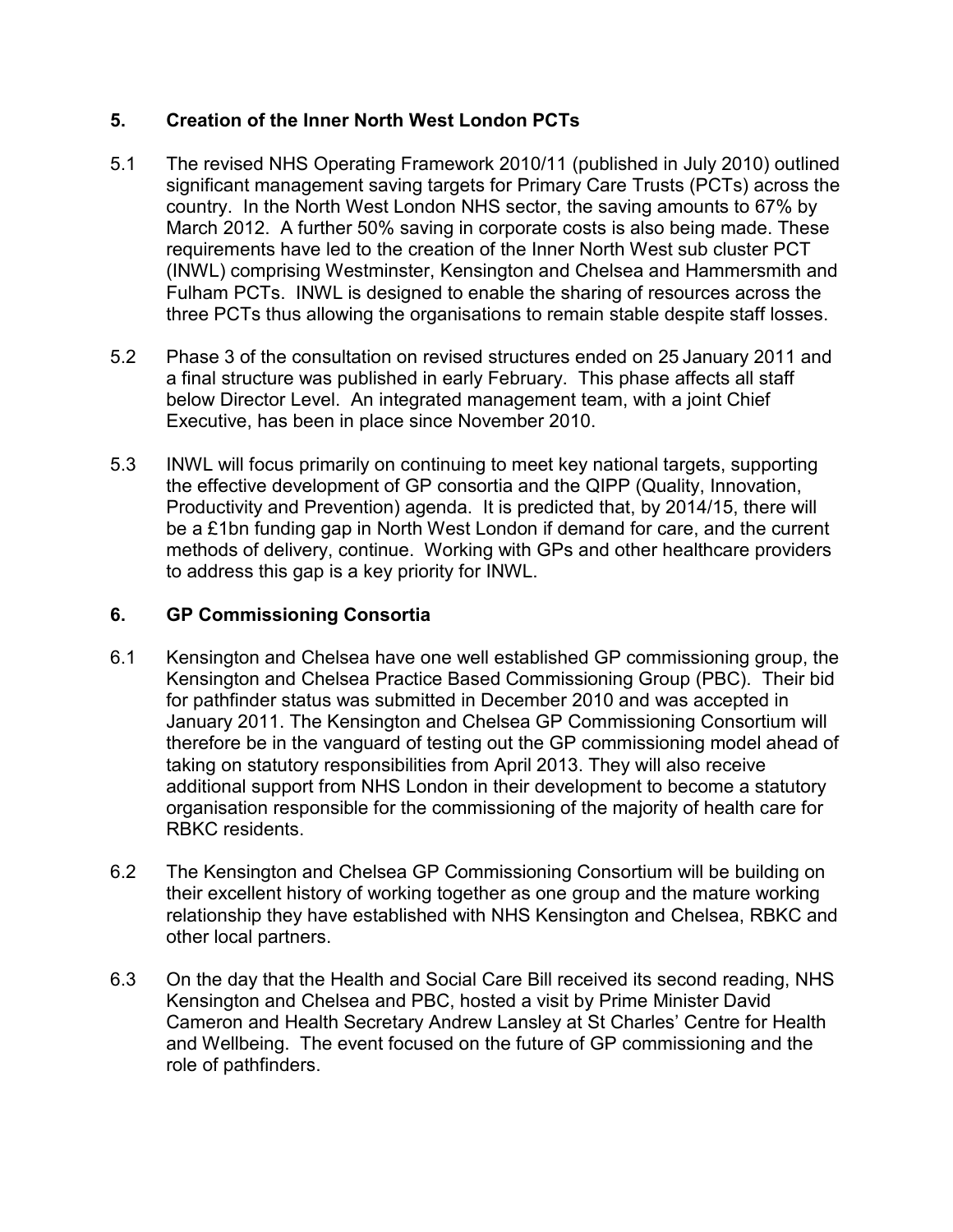6.4 The Prime Minister and Andrew Lansley led a round table discussion with our local GP leaders about the proposed NHS reforms.

#### **7. Kensington and Chelsea's Health and Wellbeing Board**

- 7.1 Following the passage of the Health and Social Care Bill, Health and Wellbeing Boards will be established for every local authority. Councils may develop their own board or develop one jointly with other local authorities. Further detailed guidance is expected. In the meantime, invitations have been issued for local authorities to join a network of "early implementers" which will help the development of Health and Wellbeing Boards. Boards do have to be established from 2013 and running in shadow form from 2012.
- 7.2 Health and Wellbeing Boards are envisaged as a means to develop coherent commissioning strategies and to join up commissioning across the NHS, social care, public health and, possibly, other services. By 2013, NHS commissioning will have passed to GP Commissioning Consortia or the NHS Commissioning Board and public health commissioning will have passed to local authorities or to Public Health England.
- 7.3 The minimum membership of Health and Wellbeing Boards is:
	- Elected representatives
	- GP consortium representative
	- Director of Public Health (DPH)
	- Director of Adult Social Care
	- Director of Children's Services
	- Local HealthWatch
	- § Where appropriate, the NHS Commissioning Board.
- 7.4 The duty to produce a Joint Strategic Needs Assessment (JSNA) is currently held by the PCT (DPH) and the local authority (DASC and Director of Children's Services). It will become a shared duty between GP consortia and local authorities to prepare the JSNA and to do so through the arrangements made by the Health and Wellbeing Board.
- 7.5 Local authorities and GP commissioning consortia will be required to produce a joint health and wellbeing strategy based upon the JSNA. The strategy must consider whether budgets should be pooled to meet need more effectively. The strategy will provide the overarching framework within which more detailed and specific commissioning plans for the NHS, social care, public health and, possibly, other services are developed.
- 7.6 There is potential for the scope of Health and Wellbeing Boards and the health and wellbeing strategy to be extended to consider how "health-related services" (for example, housing) could better integrate with health and social care services.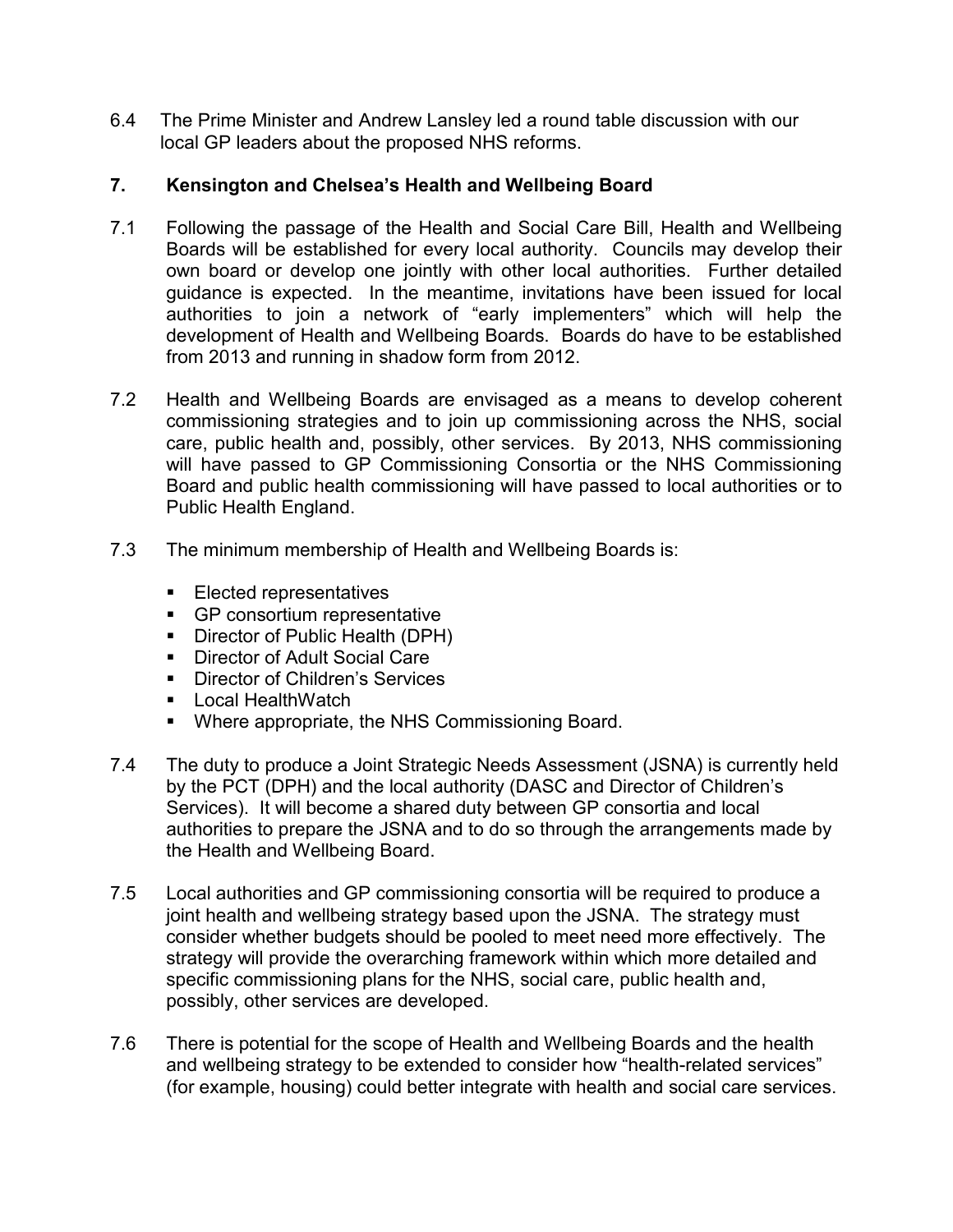7.7 The Tri-borough proposals report suggests separate Health and Wellbeing Boards for the three boroughs to ensure a focus on each borough's particular needs with the development of mechanisms to ensure cross borough cooperation and co-ordination when appropriate.

### **8. Kensington and Chelsea's Borough Executive Committee**

- 8.1 The proposed governance structure for INWL sub cluster PCT was discussed at a joint board seminar on 18 January 2011. It is proposed that there is a Borough Executive Committee for each borough in INWL.
- 8.2 The proposed role of the Borough Executive is to straddle setting the strategic direction and to manage the core operational business of Kensington and Chelsea. In partnership with public health, it will identify the health needs of the people of Kensington and Chelsea and ensure these are driving the planning, commissioning and monitoring of the health services in the borough. In line with the QIPP and other relevant strategies, the Borough Executive will ensure effective use of public money, reduce inequalities and improve the availability and quality of health services within the borough. It will be responsible for the following:
	- § To support the development of the vision and strategic direction of INWL.
	- § To provide the operational management of the borough commissioning function within Kensington and Chelsea.
	- Jointly with the GP Commissioning Consortium and the Joint Commissioning Teams (adults and children), determine the commissioning strategy and priorities for the borough ensuring that services improve the health of the population and tackle health inequalities.
	- § To ensure the planning, delivery and performance management of the borough's annual QIPP plan.
	- To performance monitor all other aspects of borough delivery not covered by QIPP, for example, finance; vital signs; annual borough plan.
	- Jointly with the joint commissioning teams and the GP Commissioning Consortium, set the direction for commissioning of out of hospital care and leading the redesign of borough based services, with a particular emphasis on integrated care pathway development.
	- To support strategic commissioning and the overall direction and reconfiguration of clinical services across INWL.
	- To ensure there are robust processes for patient experience to be integral to the borough based commissioning portfolio.
	- § To identify and mitigate high risk areas of commissioning within the borough.
	- § To work with, and support, the development of the Health and Wellbeing Board (once it is established).